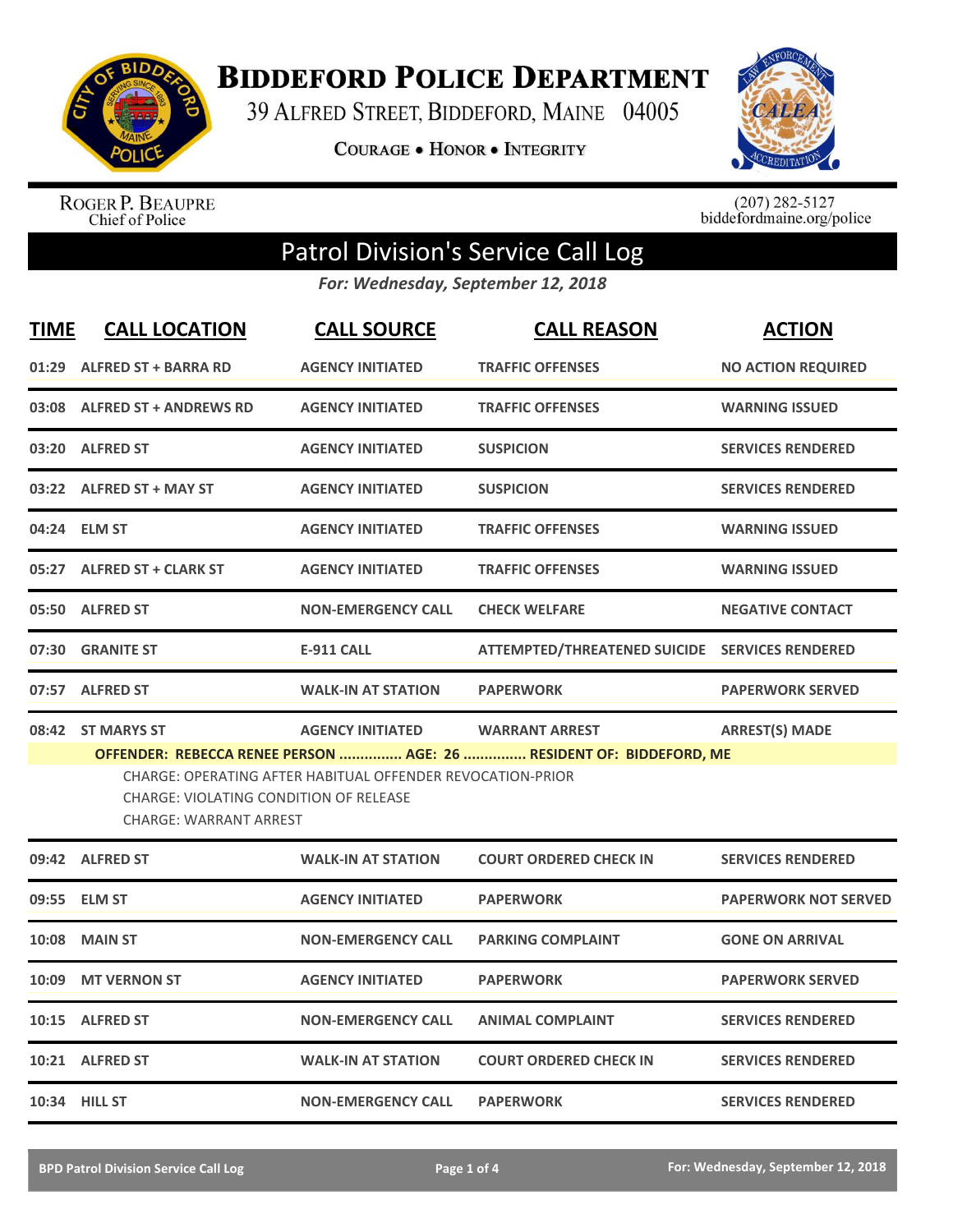| <b>TIME</b> | <b>CALL LOCATION</b>           | <b>CALL SOURCE</b>        | <b>CALL REASON</b>               | <b>ACTION</b>               |
|-------------|--------------------------------|---------------------------|----------------------------------|-----------------------------|
|             | 10:44 WEST MYRTLE ST           | <b>NON-EMERGENCY CALL</b> | <b>PAPERWORK</b>                 | <b>SERVICES RENDERED</b>    |
| 10:45       | <b>GRAHAM ST</b>               | <b>WALK-IN AT STATION</b> | <b>HARASSMENT</b>                | <b>SERVICES RENDERED</b>    |
| 10:46       | <b>MEDICAL CENTER DR</b>       | <b>NON-EMERGENCY CALL</b> | <b>WARRANT ARREST</b>            | <b>NO ACTION REQUIRED</b>   |
|             | 11:13 STATE ST                 | <b>WALK-IN AT STATION</b> | <b>SEX OFFENDER REGISTRATION</b> | <b>REPORT TAKEN</b>         |
|             | 11:46 SOUTH ST                 | <b>AGENCY INITIATED</b>   | <b>DISABLED VEHICLE</b>          | <b>SERVICES RENDERED</b>    |
|             | 12:21 KOSSUTH ST               | <b>WALK-IN AT STATION</b> | <b>SUSPICION</b>                 | <b>REPORT TAKEN</b>         |
| 12:35       | <b>MAPLEWOOD AVE</b>           | <b>AGENCY INITIATED</b>   | <b>CRIM THREAT / TERRORIZING</b> | <b>REPORT TAKEN</b>         |
|             | 12:53 HILL ST                  | <b>AGENCY INITIATED</b>   | <b>PAPERWORK</b>                 | <b>PAPERWORK NOT SERVED</b> |
|             | 13:01 PROSPECT ST              | <b>AGENCY INITIATED</b>   | <b>PAPERWORK</b>                 | <b>PAPERWORK NOT SERVED</b> |
|             | 13:11 CLARK ST                 | <b>AGENCY INITIATED</b>   | <b>PRO-ACTIVE RESPONSE TEAM</b>  | <b>SERVICES RENDERED</b>    |
|             | 13:13 ORCHARD ST + MAY ST      | <b>AGENCY INITIATED</b>   | <b>TRAFFIC OFFENSES</b>          | <b>WARNING ISSUED</b>       |
|             | 13:14 WEST MYRTLE ST           | <b>AGENCY INITIATED</b>   | <b>PAPERWORK</b>                 | <b>PAPERWORK NOT SERVED</b> |
| 13:20       | <b>PROSPECT ST</b>             | <b>AGENCY INITIATED</b>   | <b>PRO-ACTIVE RESPONSE TEAM</b>  | <b>NO VIOLATION</b>         |
|             | 13:24 ALFRED ST                | <b>NON-EMERGENCY CALL</b> | <b>COURT ORDERED CHECK IN</b>    | <b>CALL TRANSFERRED</b>     |
|             | 13:49 ELM ST                   | <b>NON-EMERGENCY CALL</b> | <b>ARTICLES LOST/FOUND</b>       | <b>SERVICES RENDERED</b>    |
|             | 13:53 SOUTH ST                 | <b>E-911 CALL</b>         | <b>CRIM THREAT / TERRORIZING</b> | <b>NO VIOLATION</b>         |
|             | 13:55 GUINEA RD                | <b>AGENCY INITIATED</b>   | <b>PAPERWORK</b>                 | <b>NEGATIVE CONTACT</b>     |
|             | 14:10 ST MARYS ST              | <b>NON-EMERGENCY CALL</b> | <b>ARTICLES LOST/FOUND</b>       | <b>SERVICES RENDERED</b>    |
|             | 14:21 CLEAVES ST               | <b>WALK-IN AT STATION</b> | <b>SUSPICION</b>                 | <b>CIVIL COMPLAINT</b>      |
|             | 14:29 GREEN ST                 | <b>AGENCY INITIATED</b>   | <b>PAPERWORK</b>                 | <b>PAPERWORK SERVED</b>     |
|             | 14:33 ALFRED ST + MT VERNON ST | <b>AGENCY INITIATED</b>   | <b>TRAFFIC OFFENSES</b>          | <b>WARNING ISSUED</b>       |
|             | 15:12 ALFRED ST                | <b>WALK-IN AT STATION</b> | <b>PRO-ACTIVE RESPONSE TEAM</b>  | <b>NO VIOLATION</b>         |
|             | <b>15:16 MAIN ST</b>           | <b>NON-EMERGENCY CALL</b> | <b>PARKING COMPLAINT</b>         | <b>NO ACTION REQUIRED</b>   |
|             | 15:21 ELM ST                   | <b>NON-EMERGENCY CALL</b> | <b>MENTAL ILLNESS CASES</b>      | <b>SERVICES RENDERED</b>    |
|             | 15:43 MARBLEHEAD LN            | <b>AGENCY INITIATED</b>   | <b>SUSPICION</b>                 | <b>SERVICES RENDERED</b>    |
|             | 15:49 ST MARYS ST              | <b>E-911 CALL</b>         | <b>ANIMAL COMPLAINT</b>          | <b>SERVICES RENDERED</b>    |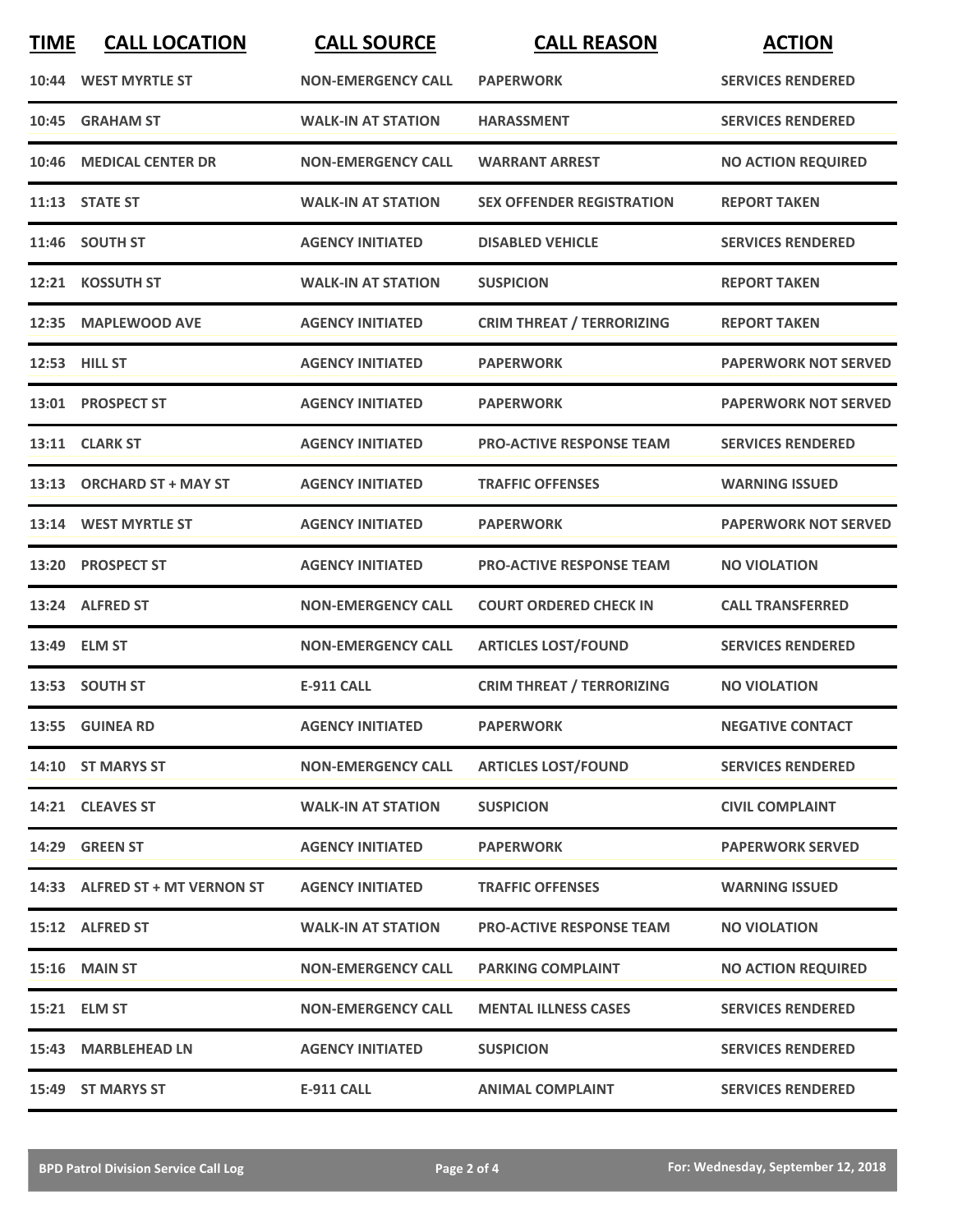| <b>TIME</b> | <b>CALL LOCATION</b>           | <b>CALL SOURCE</b>        | <b>CALL REASON</b>                        | <b>ACTION</b>                |
|-------------|--------------------------------|---------------------------|-------------------------------------------|------------------------------|
|             | 15:50 BIRCH ST                 | <b>AGENCY INITIATED</b>   | <b>PRO-ACTIVE RESPONSE TEAM</b>           | <b>NEGATIVE CONTACT</b>      |
|             | 15:52 ELM ST                   | <b>AGENCY INITIATED</b>   | <b>TRAFFIC OFFENSES</b>                   | <b>WARNING ISSUED</b>        |
|             | <b>15:53 WASHINGTON ST</b>     | <b>WALK-IN AT STATION</b> | <b>HARASSMENT</b>                         | <b>UNFOUNDED</b>             |
|             | 16:11 ALFRED ST                | <b>WALK-IN AT STATION</b> | <b>COURT ORDERED CHECK IN</b>             | <b>SERVICES RENDERED</b>     |
|             | 16:18 ELM ST                   | <b>NON-EMERGENCY CALL</b> | <b>MENTAL ILLNESS CASES</b>               | <b>SERVICES RENDERED</b>     |
|             | 16:22 QUIMBY ST                | <b>NON-EMERGENCY CALL</b> | <b>SUSPICION</b>                          | <b>SERVICES RENDERED</b>     |
|             | 16:23 GRANITE ST               | <b>WALK-IN AT STATION</b> | <b>BURGLARY</b>                           | <b>REPORT TAKEN</b>          |
|             | 16:24 MAIN ST                  | <b>NON-EMERGENCY CALL</b> | <b>CHECK WELFARE</b>                      | <b>SERVICES RENDERED</b>     |
| 16:27       | <b>ALFRED ST</b>               | <b>E-911 CALL</b>         | ATTEMPTED/THREATENED SUICIDE REPORT TAKEN |                              |
|             | 17:03 ALFRED ST + BIRCH ST     | <b>AGENCY INITIATED</b>   | <b>ANIMAL COMPLAINT</b>                   | <b>SERVICES RENDERED</b>     |
|             | 17:26 ELM ST                   | <b>AGENCY INITIATED</b>   | <b>SUSPICION</b>                          | <b>WARNING ISSUED</b>        |
|             | 17:26 ELM ST                   | <b>AGENCY INITIATED</b>   | <b>PAPERWORK</b>                          | <b>SERVICES RENDERED</b>     |
|             | 17:44 ALFRED ST                | <b>AGENCY INITIATED</b>   | <b>ALL OTHER</b>                          | <b>SERVICES RENDERED</b>     |
|             | 17:45 ST MARYS ST              | <b>NON-EMERGENCY CALL</b> | <b>ARTICLES LOST/FOUND</b>                | <b>SERVICES RENDERED</b>     |
|             | 17:49 WEST ST                  | <b>AGENCY INITIATED</b>   | PAPERWORK/TRESPASSING                     | <b>PAPERWORK SERVED</b>      |
|             | 18:13 GRAHAM ST                | <b>NON-EMERGENCY CALL</b> | <b>SUSPICION</b>                          | <b>SERVICES RENDERED</b>     |
|             | 18:25 ELM ST                   | <b>E-911 CALL</b>         | 911 MISUSE                                | <b>SERVICES RENDERED</b>     |
|             | 18:42 SEABREEZE AVE            | <b>NON-EMERGENCY CALL</b> | <b>ANIMAL COMPLAINT</b>                   | <b>SERVICES RENDERED</b>     |
|             | 18:47 ALFRED ST + BOULDER WAY  | <b>NON-EMERGENCY CALL</b> | <b>DEBRIS IN THE RAOADWAY</b>             | <b>SERVICES RENDERED</b>     |
|             | <b>19:09 MAIN ST</b>           | <b>NON-EMERGENCY CALL</b> | <b>CHECK WELFARE</b>                      | <b>NO ACTION REQUIRED</b>    |
|             | 19:09 MAIN ST                  | <b>NON-EMERGENCY CALL</b> | <b>CHECK WELFARE</b>                      | <b>TRANSPORT TO HOSPITAL</b> |
|             | 19:30 ALFRED ST + MAINE TPKE   | <b>NON-EMERGENCY CALL</b> | <b>DISABLED VEHICLE</b>                   | <b>SERVICES RENDERED</b>     |
|             | 20:23 BELMONT AVE              | <b>NON-EMERGENCY CALL</b> | <b>MISSING PERSON</b>                     | <b>NO ACTION REQUIRED</b>    |
|             | 20:26 MAIN ST                  | <b>NON-EMERGENCY CALL</b> | <b>FIGHTS</b>                             | <b>REPORT TAKEN</b>          |
|             | 20:29 ALFRED ST                | <b>NON-EMERGENCY CALL</b> | <b>VIOL PROTECTION FROM ABUSE</b>         | <b>SERVICES RENDERED</b>     |
|             | 20:34 POOL ST + HILLS BEACH RD | <b>AGENCY INITIATED</b>   | <b>TRAFFIC OFFENSES</b>                   | <b>WARNING ISSUED</b>        |